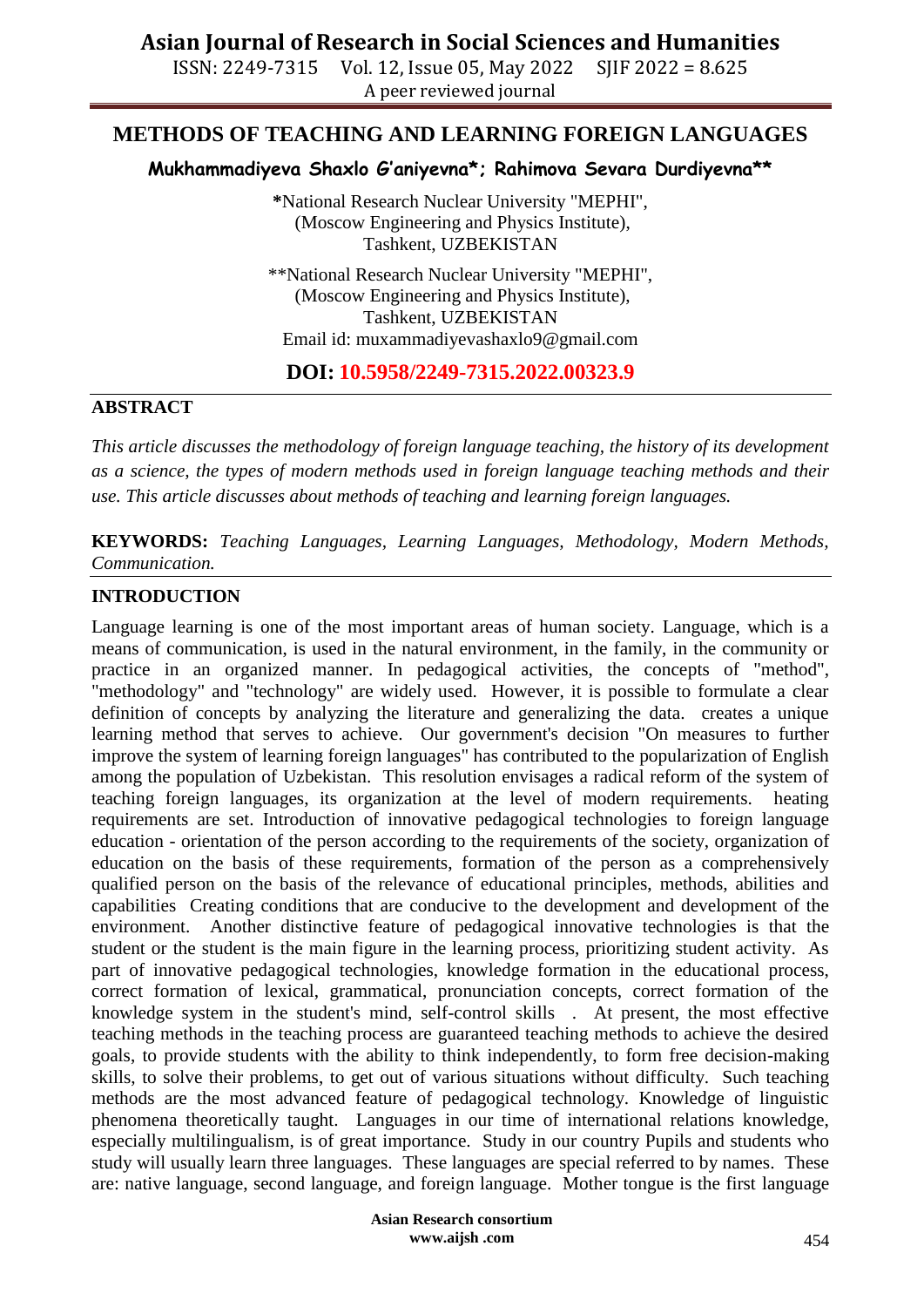## **Asian Journal of Research in Social Sciences and Humanities**

ISSN: 2249-7315 Vol. 12, Issue 05, May 2022 SJIF 2022 = 8.625 A peer reviewed journal

to play a special role in the formation of thinking. The second When it comes to language, it includes brothers and sisters of other nationalities, is considered the language of the neighbors. A foreign language is the language of a foreign country. Western Europe in our republic (English, Spanish, German, French) and Oriental (Arabic, Turkish, Persian, Chinese, Indian) being studied. These languages are included in the curricula of educational institutions. The process of teaching all three languages is different. Mother tongue and second language are natural and a foreign language is learned in an artificial environment. Communication in a foreign language, mainly, in the classroom under the guidance of a teacher. Learning a foreign language between the three languages and teaching differs sharply in certain aspects. This, in turn, applies requires the use of foreign language teaching technology. Foreign language teacher methodology. The language experience gained by the student through the thorough study of scientific achievements to know the norm clearly and to improve it. Foreign languages effective teaching requires knowledge of its methodology. The subject of the methodology is teaching through a foreign language process and methods, foreign language teaching science, study of teacher and student activities are the subject of the methodology. Basic concepts of methodology - method, method, principle. Didactics- what do we teach "is the content of the unit. Methodology - how do we teach? Education methods and techniques. Method - the concept of methodology is Greek-Latin and The word "method" is derived from the word "method us" and means a way to a specific goal, means method. The narrow and broad meaning of the term in various literatures can be found. The term "methodology" is a specific lesson in the narrow sense of the word process concept. Lesson planning and training covering the preparation of materials. The term "method" is used in a broad sense involves the selection, stratification and distribution of learning material. Germany since the 1960s, "didactics" and "methodology" have been narrow in the Federal Republic is used in the sense. So what is the content of didactic education is taught? Methodology how are teaching methods taught? With issues used. Learning a foreign language is not just a means of mental education, it is something else to get acquainted with the educational riches and values of culture and to apply them to their own culture is the process of forming a person's personality by applying it to their life. Learning foreign languages in Europe is a privilege in long-term higher education and educating people who are privileged in public schools considered. A foreign language teaching method is a practical way of teaching a foreign language. ensuring the achievement of general scientific, educational and developmental goals a set of teacher and student activities. The term method is education It is used in the sense of "set of methods" and "direction of education". The first In the theory of education, the process is used in the sense of methods, in the second sense it can be found in works on the history of teaching methods. For example, foreighn language translation method of teaching, correct method, cognitive-comparative method, traditional method, intensive method and others. Intercultural communication is now widely used in foreign language teaching methods has been used. It is this concept that we use in different contexts we can use. In fact: Intercultural communication is a different culture dialogue on the social origin, mentality, national character, lifestyle, customs, value system, etc. In this process, students are introduced to the culture of the country being studied relative respect, patience and a correct understanding of the culture of another country should be nurtured and developed in the spirit of every foreign language lesson is a crossroads of culture, intercultural communication practice. Because every word in a foreign language in this process is foreign reflects his life and culture. The task in front of teachers is the student and developing students' communicative, communicative skills consists of. To do this, it is a training that teaches people to communicate effectively manuals and four speech activities in a foreign language and It is necessary to master new methods of teaching. Not only for the success of the teacher subject, pedagogical and psychological knowledge, but also another special feature– communication skills are also essential. From infancy a person begins to acquire communication skills. Not everyone is able to communicate well enough when they are older. The pedagogical profession is, by its very nature, a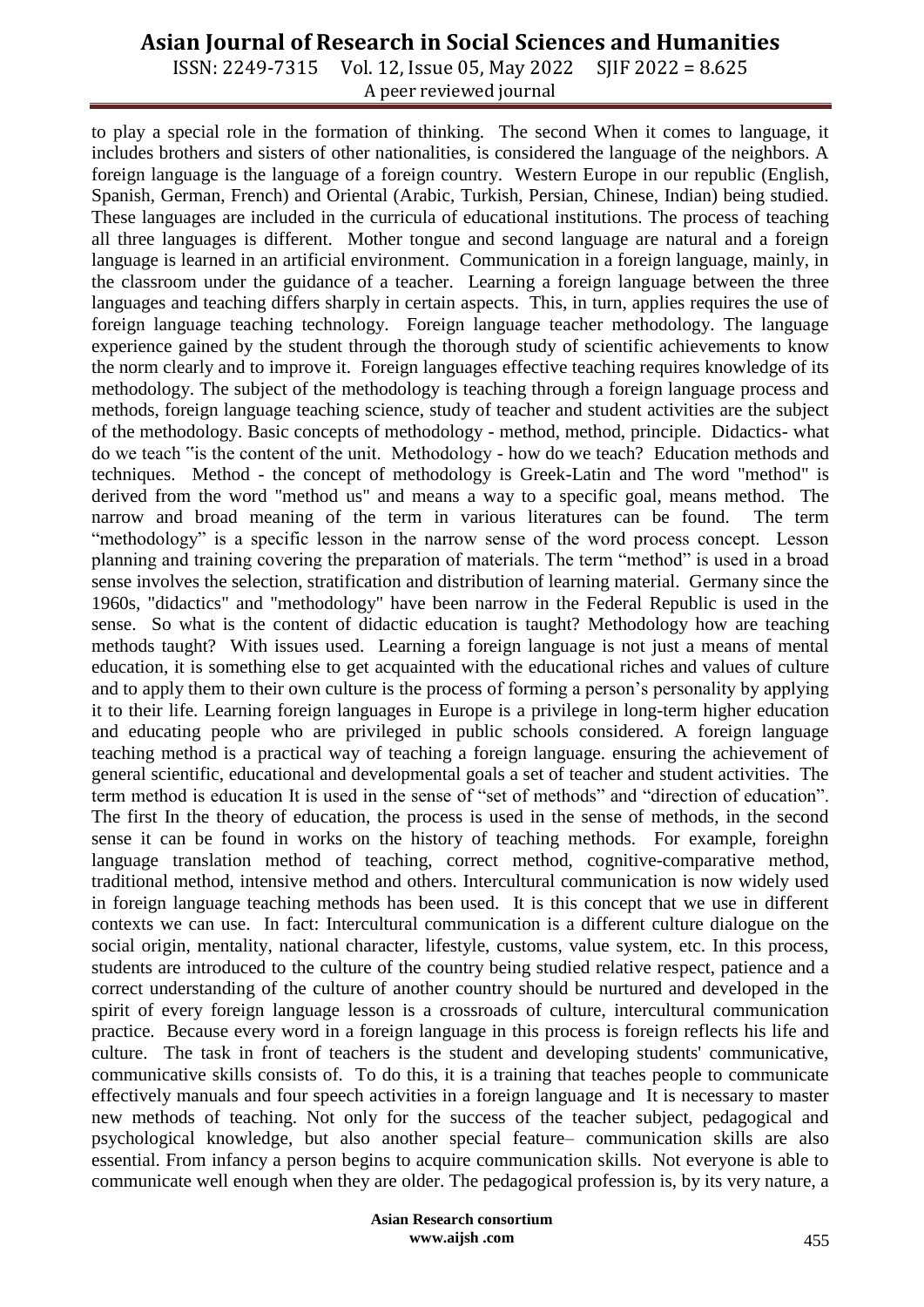## **Asian Journal of Research in Social Sciences and Humanities**

ISSN: 2249-7315 Vol. 12, Issue 05, May 2022 SJIF 2022 = 8.625 A peer reviewed journal

"human-to-human" type of profession and therefore the ability to communicate is a leader for the educator, is one of the most important professional skills. The teacher took it with the students children's interest in the subject, depending on the communication and behavior they are exposed to, that is, learning motives are formed. Pedagogical communication method students subject knowledge, effectiveness of skills, interpersonal skills Influences the culture of education, has its own moral and psychological process in the educational process creates a climate. Communication is an important condition for the socialization of the individual is at this point, it is important to know what pedagogical communication really is pedagogical communication is the interaction between teacher and student cooperation, it is the exchange of information, first of all, educational information based on understanding the pedagogical communication partner, as well as mutual cooperation helps to carry out its activities. In this case, the information is also verbal, that is, speech and nonverbal means. In the process of pedagogical communication. The teacher should play a key role and be a role model for students. This assessed by its communicative culture. Learning a foreign language is a multifaceted discipline, and the process is complex undergoes psychological changes. Including native language and foreign language the comparison process occurs. In this process, different methods of teaching and technologies are used. Using modern pedagogical technologies. Comparing a foreign language with a native language gives effective results. Foreign language teaching knowledge of its methodology. Methodology and Technology plays an important role in the process of learning a foreign language. There are various methods of methodological science in the organization. Foreign language teaching that methods widely used in the methodology: the method of communicative didactics, the method of organizing intercultural communication and the method of organizing exercises is the three methods are closely related and complementary. Since the science of methodology is related to the science of didactics, learning a foreign language is based on communicative and is a method of communicative didactics occurs. In the process of applying the method of communicative didactics the method of shaping intercultural communication is also formed. As a result, the culture of another country is assimilated. Needed in foreign language education "exercise organization technology" is important for the acquisition of knowledge earns.

#### **REFERENCES:**

- **1.** Raxmanova, M. Q. (2020). Organize educational discussions in the educational process pedagogical skills, creativity and activity of the teacher. "Oriental Art and Culture "Scientific-Methodical Journal, 4 (4), 68-73.
- **2.** Joraboyev, B. B. O. (2021). Using authentic materials on English lessons. Academic research in educational sciences, 2 (2).
- **3.** Joraboyev, B. (2020). A pair of horses in German and their Uzbek representation Science and Education, 1 (Special Issue 4).
- **4.** Abdullayevna, Sh. K., & Fagimovna, Sh. N. (2020). Non-traditional methods Russian language and literature studies. Word Art, (3)
- **5.** Juraboev, B. (2020). Motivated people for udovletvoreniya svoix sobstvennyx potrebnostey. Academic research in educational sciences, (3).
- **6.** Juraboyev, B. B. U. (2021). Problems and solutions for online teaching and learning of foreign languages. Academic research in educational sciences, 2 (Special Issue 2).
- **7.** Samarova, S. (2018). Forming Creative Vision of Person as Universal Method Enhancing Creativity. Eastern European Scientific Journal, (6).
- **8.** Samarova, S. R. (2019). Methods and technologies for the development of creative thinking